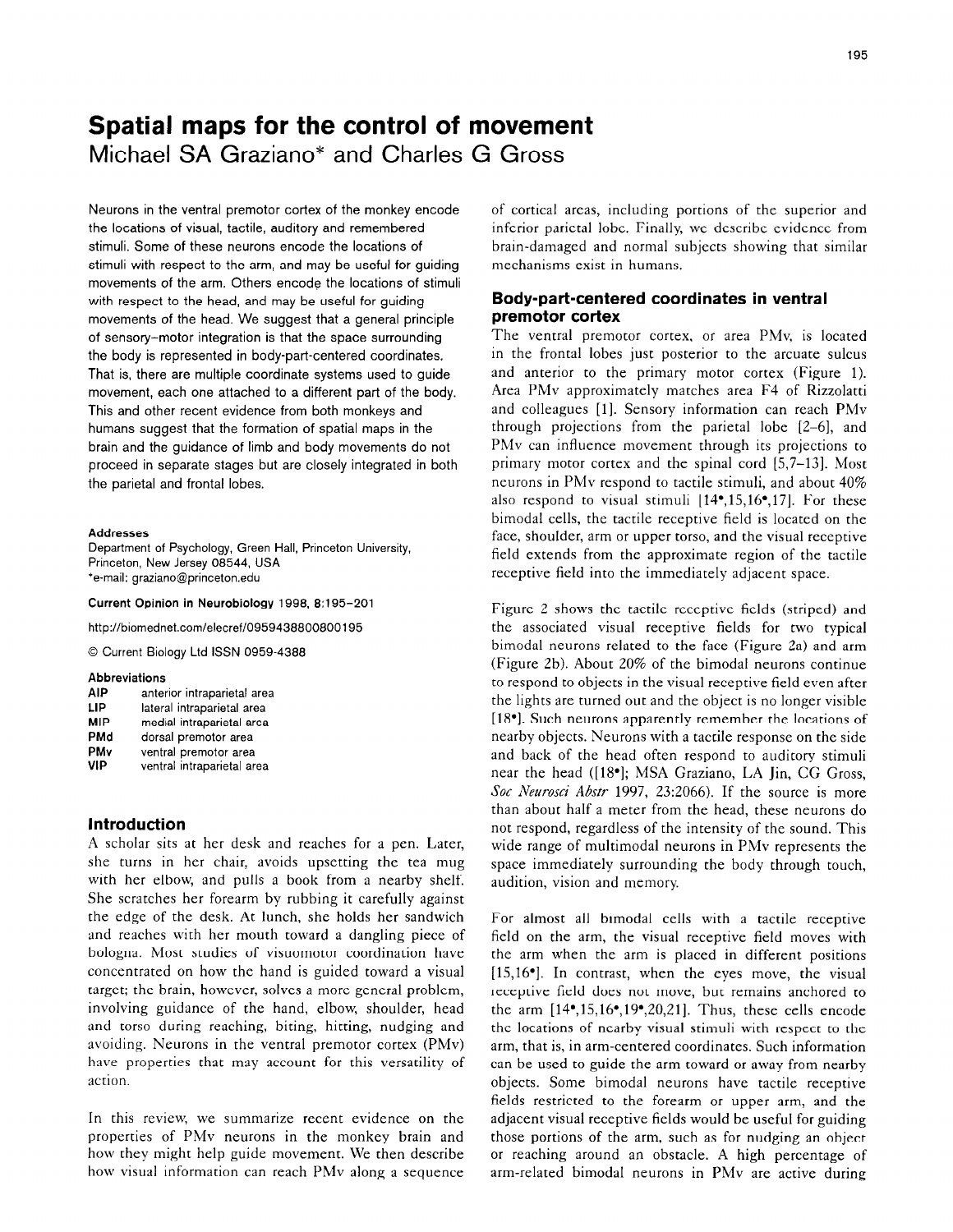



Visuomotor pathways of the monkey brain. **(a)** Lateral view of macaque cerebral cortex showing some of the cortical areas involved in the representation of visual space and visuomotor coordination. Major posterior sulci have been opened up to show the burred cortex (shaded in gray). **(b)** Some of the neuronal pathways by which visual information entering the eye might guide movement of the eyes and limbs. Areas shown in black are in the posterior parietal lobe. FEF, frontal eye field; LGN, lateral geniculate nucleus; MDP, medial dorsal parietal area; MST, medial superior temporal area; MT, middle temporal area; SC, superior colliculus; SEF, supplementary eye field; SMA, supplementary motor area; Sp. cord, spinal cord; STP, superior temporal polysensory area; V, visual area.

neurons causes arm movements [1]. the head [16<sup>\*</sup>].

Similarly, for most bimodal cells with a tactile receptive field on the face, when the head is rotated, the visual receptive field moves with the head [16']. When the eyes move, the visual receptive fields do not move, but remain anchored to the head  $[14^{\bullet},15,16^{\bullet},19^{\bullet},20,21]$ . These visual receptive fields, therefore, encode the locations of nearby stimuli relative to the head in head-centered coordinates, and would be useful for guiding the head toward or away from nearby stimuli, such as for biting, kissing or flinching. More than half of these head-related bimodal

movements of the arm, and electrical stimulation of these neurons respond during specific voluntary movements of

We have suggested that sensory receptive fields anchored to different parts of the body, that is, in body-partcentered coordinates, provide a general mechanism for sensory-motor integration  $[15,22^{\circ}]$ . Not only movements of the arm and head, but also movements of the eye appear to be organized in body-part-centered coordinates. In arcas of the brain that control eye movements, the visual, auditory and even tactile receptive fields move when the eye moves, representing the locations of saccade targets in eye-centered coordinates  $[23,24,25^{\bullet},26,27^{\bullet},28^{\bullet},29,30^{\bullet}].$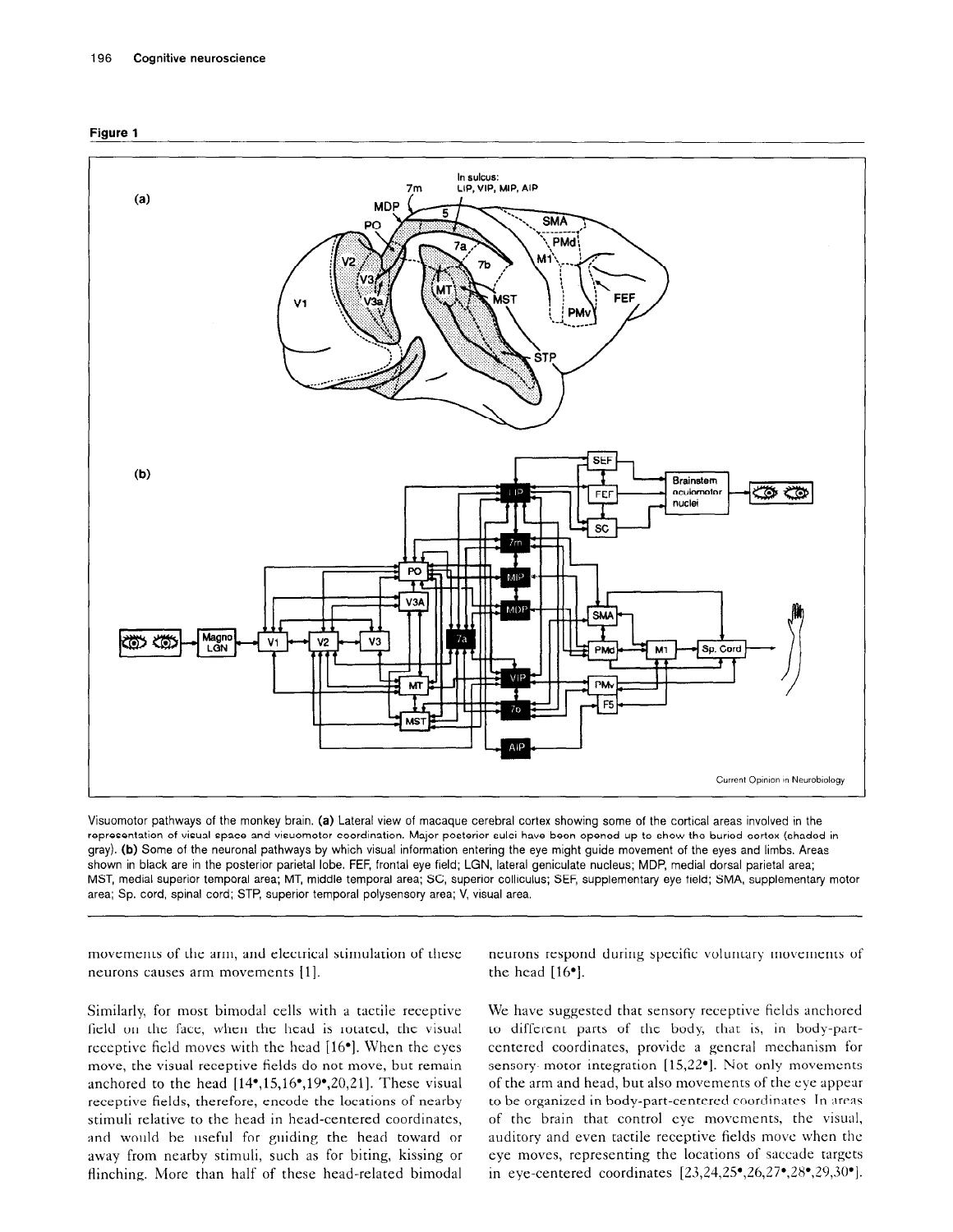

Receptive fields of two bimodal, visual-tactile neurons in PMv. (a) The tactile receptive field (striped) is on the snout, mostly contralateral to the recording electrode (indicated by the arrowhead) but extends partially onto the ipsllateral side of the face. The visual receptive field (boxed) is contralateral and confined to a region of space within about 10 cm of the tactile receptive field. **(b)** The tactile receptive field for this neuron is on the hand and forearm contralateral to the recording electrode (indicated by the black dot), and the visual receptive field (outlined) surrounds the tactile receptive field.

We predict that movements of any body part are guided by receptive fields anchored to that body part. The advantage of body-part-centered coordinates is that sensory information about the location of the carget can serve as a motor signal, guiding movement of the body part toward or away from the target.

How are body-part-centered coordinates computed by neurons? Specifically, how does the brain construct a visual receptive field that is anchored to the body surface instead of to the retina? Such neurons require both visual information about the position of the stimulus on the retina and proprioceptive information about the position of the body parts. In the next section, we discuss the inputs to premotor cortex and the computational steps by which body-part-centered coordinates might bc formed.

# **Pathways from parietal cortex to premotor cortex**

Figure 1b shows some of the pathways by which visuospatial information might reach PMv and other premotor and motor areas. Regions in the parietal lobe (filled boxes) reccivc convergent visual, tactile, proprioceptive and efference copy input [31\*,32-34] and, therefore, could serve as a source of information for the bimodal neurons in PMv. Neurons in area 7a and the lateral intraparietal area (LIP), for example, combine visual responses with proprioccptive information about the position of the eyes and the head [35-371. Andersen and collcagues [31-l have argued that these neurons may encode the locations of objects in head-centered, trunk-centered or, possibly, world-centered space, while Goldberg and colleagues have argued that the same neurons encode space in eye-centered coordinates (see [24,38<sup>•</sup>]). Our view is that these parietal neurons do not form any single spatial coordinate system; rather they carry the raw information necessary for other brain areas to construct spatial coordinate systems  $[22^{\bullet}]$ . Neural network models demonstrate that the neuronal outputs from areas 7a and LIP could indeed be used as the basis of the body-part-centered receptive fields found in PMv [39\*,40].

Area 7a and LIP project to the ventral intraparietal area (VIP) and area 7b, which in turn project to PMv ([2,3,5,6,41]; M Matelli, G Luppino, A Murata, H Sakata, Sot *Neurosci Abstr 1994, 20:984).* The neuron properties in VIP and 7b are somewhat similar to those in PMv. As in PMv, a high percentage of neurons in VIP and 7b are bimodal, visual and tactile, and the visual receptive fields are generally restricted to the space near the body [42-49]. However, the visual receptive fields are not as closely linked to the body surface as in PMv. In 7b, for bimodal cells with a tactile response on the arm, the visual receptive fields do not move when the arm is moved ([SO]; MSA Graziano, T Fernandez, CG Gross, Sot Neurosci *Abstr 1996, 22:398).* In VIP, only a small proportion of the visual receptive fields do not move when the eyes move [Sl']. These two areas would therefore seem to form a processing stage immediately before the body-part-centered visual receptive fields in PMv.

Another route by which spatial information might reach premotor cortex and guide movement is through parietal areas PO, MDP, medial intraparietal (MIP) and 7m. These areas receive visual, proprioceptive and tactile input and project to the frontal lobe, mainly to the supplementary motor area and the dorsal premotor area  $(PMd)$  [52,53 $\bullet$ ,54 $\bullet$ ]. Caminiti and colleagues [52,53 $\bullet$ ] have suggested that this anatomical pathway underlies spatially guided reaching. Neurons in all of these areas respond during reaches of the contralateral arm, and in PMd the proportion is close to  $100\%$  [54 $\bullet$ ,55]. However, PMd notably lacks the visual receptive fields in the space near the body that are so common in PMv. Instead, the neurons respond to arbitrary instructional signals, such as colored spots of light, but only when the monkey is trained to move in response to those stimuli [56,57]. One suggestion, therefore, is that PMd helps to perform complex and arbitrary sensory-motor mappings, while PMv coordinates more spatially directed movements [54\*,58,59]. Another possibility is that PMd is specific for projecting the hand toward a target, while Phlv controls a greater range of spatially guided movements involving the arms, chest and head.

In the traditional view, the parietal lobe contains a general-purpose map of visual space, and this spatial information is then relayed to the motor areas of the frontal lobe to guide behavior. However, the planning and coordination of movement appears to begin in the parietal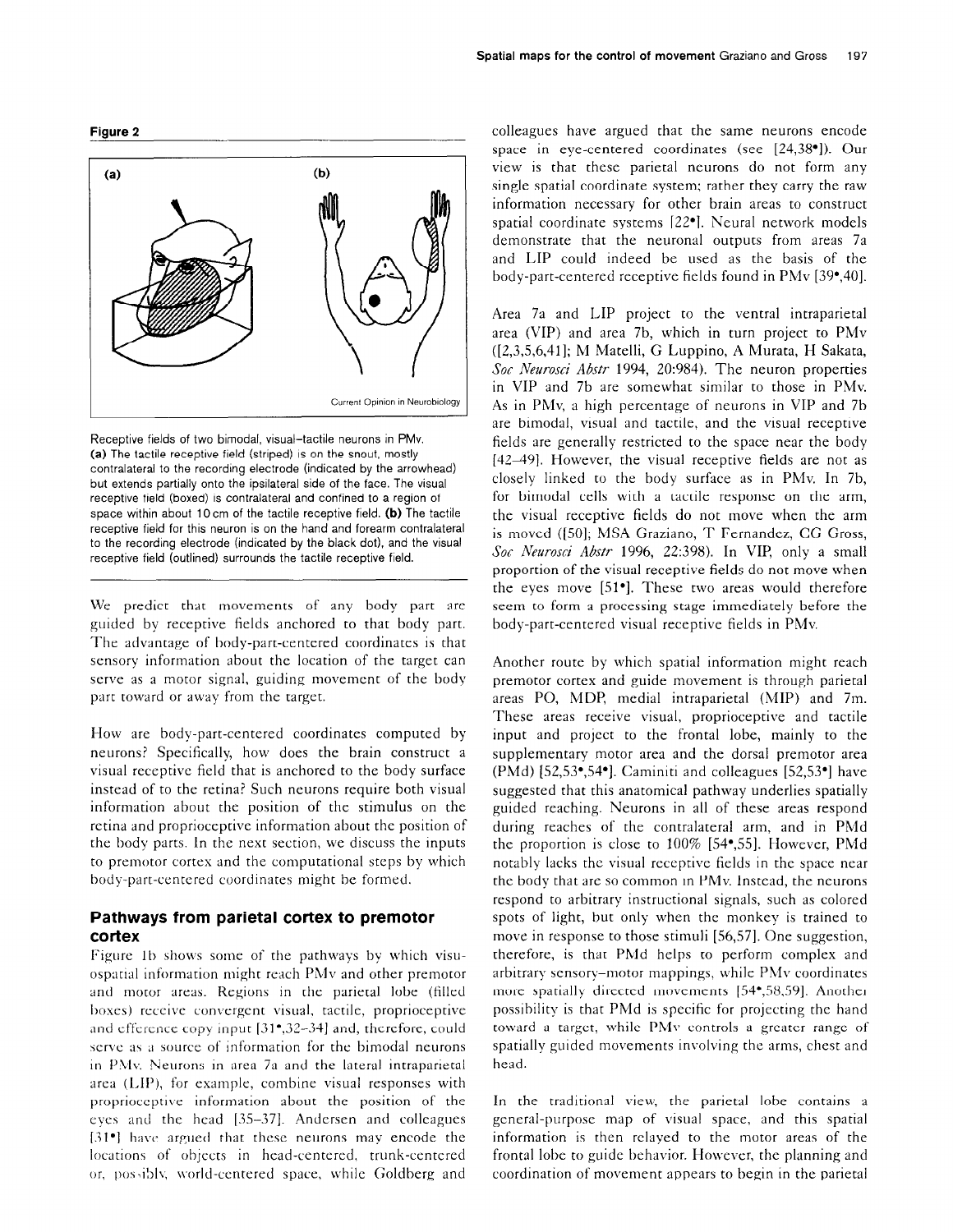lobe itself. Not only are reaching movements represented in parietal areas 7m and MIP, but eye movements are represented in LIP [60\*,61\*] and grasping movements in the anterior intraparietal area (AIP) [62,63\*]. The motor functions of 7b and VIP, the main parietal sources of input to PMv, have not yet been systematically studied, but there is some indication that 7b may be involved in control of arm movements and VIP in control of the head and mouth [46,47]. These motor-specific parietal areas project to corresponding specific premotor areas in the frontal lobe (see Figure 1). We suggest that the premotor areas are the final stations where spatial maps for guiding movement are constructed. That is, motor processing and spatial processing overlap extensively, and the highest levels of spatial processing lie quite deep within the motor system. This integration of logically separable functions is not unusual and appears to be a common property of neuronal systems. For example, the inferior temporal cortex processes sensory information about shape and color, but is equally involved in storage of the same types of stimulus features [64]. Although psychology has traditionally divided the mind into separate functions, such as perception, memory, spatial representation and motor control, these logical categories do not appear to be biologically valid and often cannot be found in separate locations in the brain.

## **Multiple spatial coordinate frames in humans**

The view of the spatial control of movement described above is based largely on single-neuron evidence from the monkey. Is there evidence that similar mechanisms exist in humans?

People with lesions of the parietal lobe have severe visuospatial and visuomotor impairments. They show deficits in reaching, fixating a target, remembering routes, judging spatial relations, localizing a touch on the body and attending to the contralateral side of space [65-71]. Visuospatial deficits have also been observed after frontal lesions [72\*,73]. One major goal of current neuropsychological research is to determine the spatial coordinate system that is disrupted in these patients. For patients who neglect half of space, do they neglect the space to one side of the retina, the head, the body, the room in which they are sitting or the object to which they are attending? According to traditional notions of parietal function, the neglect should reflect damage to a single, supramodal map of space anchored to the body, either to the head or the trunk. According to the notion of multiple coordinate systems described above, neglect should vary depending on the specific portions of parietal or frontal cortex that are damaged and should reflect a complicated mixture of different coordinate frames. The evidence clearly supports this second view. Different patients and different tests on the same patient can demonstrate spatial deficits that are centered on the eye, the body or the attended object [71]. Neglect can involve primarily the space within reaching distance or more distant space [74-77]. Distractors presented in the tactile modality can exacerbate neglect symptoms in the visual modality and vice versa, demonstrating a close link between the representation of visual space near the body and tactile space on the body [78<sup> $\bullet$ </sup>].

The position of the arm can also influence the symptoms of neglect. In one experiment involving cross-modal extinction [79\*], subjects were asked to detect a tactile stimulus applied to the hand contralateral to the lesion. When a visual stimulus was presented near the other hand, the subjects no longer reported the tactile stimulus. That is, the tactile stimulus had been extinguished by the competing visual stimulus. The critical region of visual space, in which the competing stimulus was most effective, surrounded the ipsilesional hand and moved if the hand was moved. This result can be explained by hand-centered visual receptive fields, such as we found in monkey PMv [16<sup>\*</sup>].

Normal subjects also show evidence of a hand-centered coordinate system. In an experiment by Tipper et *al.*  [80], when subjects reached for a target while avoiding a distracting stimulus, the reaction times were elevated when the distractor lay roughly between the hand and the target. Again, the critical region of visual space, in which the distractor had maximum effect, was anchored to the hand and moved if the hand was moved. In another experiment, Driver and Spence (see their review, in this issue, pp 245-253) found that a touch on the hand could enhance processing of visual stimuli in the space near the hand. When the hand was placed in different locations, the enhanced region of visual space remained anchored to the hand. These results demonstrate the existence of body-part-centered coordinate systems in the human brain.

## **Conclusions**

To understand and represent the space around our bodies, we must put together vision, touch and proprioception, as well as vestibular sensation and audition. These signals are initially combined in the parietal lobe. The parietal areas also appear to begin the process of planning and coordinating movements. Different parietal areas are specialized for different motor outputs, such as those for eye, arm and hand movements. These parietal areas project to premotor areas in the frontal lobe, in which the processing of space and movement continues. In particular, area PMv appears to represent the space immediately surrounding the face, arms and upper torso in body-part-centered coordinates. These body-part-centered coordinates can provide a general mechanism for guiding movements of the limbs and head toward, away from or around the everyday objects that surround us.

### **Acknowledgements**

**Our** work is supported by National Institutes of Health grant EYI 1347-27 and McDonnell Pew grant 90-16.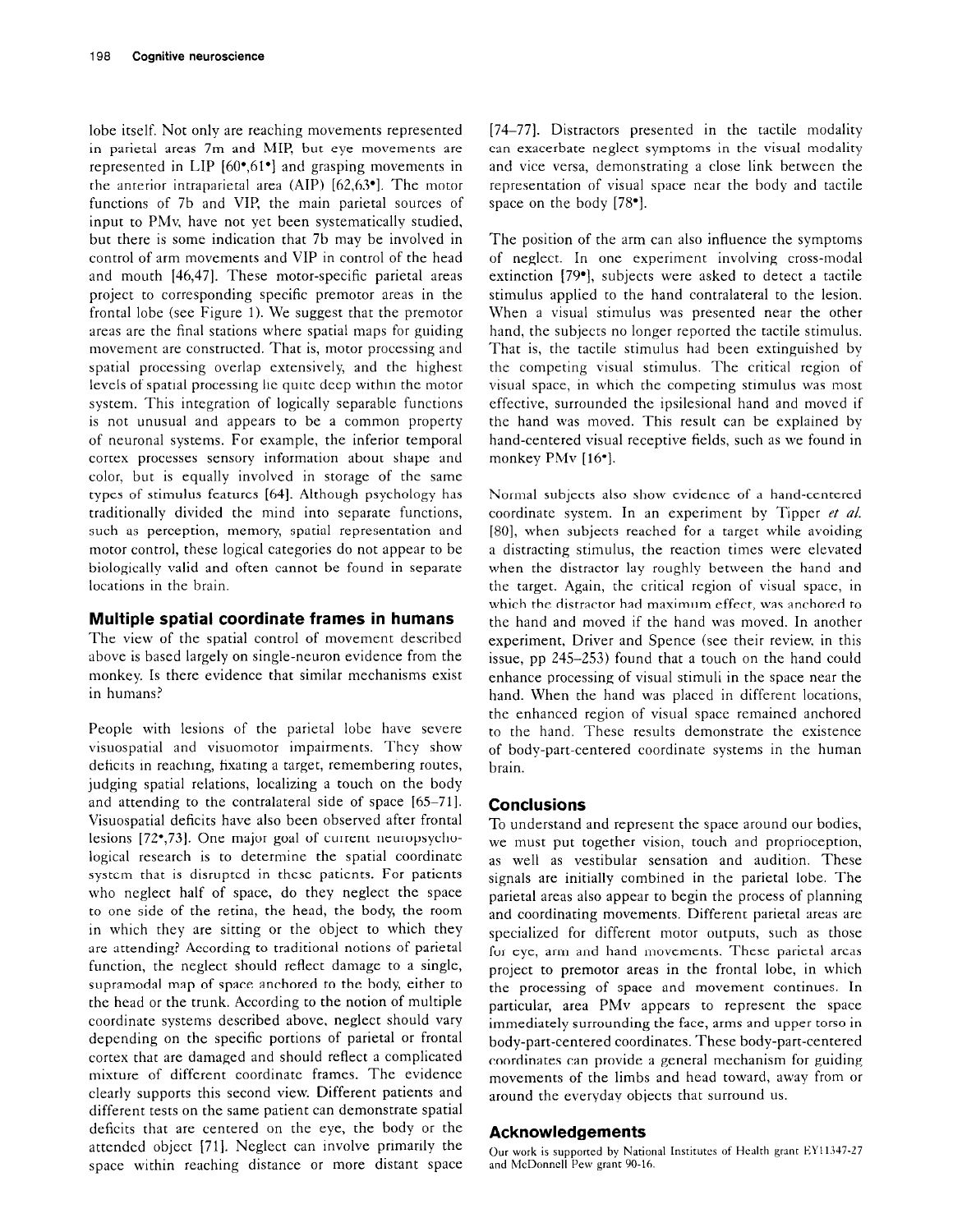# **References and recommended reading**

Papers of particular interest, published within the annual period of review, have been highlighted as:

- . of special interest
- of outstanding interest
- 1. Gentilucci M, Fogassi L, Luppino G, Matelli M, Camarda R, Rizzolatti G: Functional organization of inferior area 6 in the macaque monkey. I. Somatotopy and the control of proximal movements. *Exp Brain Res* 1988, 71:475-490.
- 2. Cavada C, Goldman-Rakic PS: Posterior parietal cortex in rhesus monkey. II: Evidence for segregated corticocortica<br>networks linking sensory and limbic areas with the fronta lobe. *J Comp Neural* 1989, 287:422-445.
- 3. Jones EG, Powell TPS: An anatomical study of converging sensory pathways within the cerebral cortex of the monkey. *Brain* 1970, 93:739-820.
- 4. Kunzle, H: An autoradiographic analysis of the efferent connections from premotor and adjacent prefrontal regions (areas 6 and 8) in Macaca fascicularis. *Brain Behav Evol* 1978, 15:185-236.
- 5. MateIll M, Camarda R, Glickstein M, Rizzolatti G: Afferent and efferent projections of the inferior area 6 in the macaque monkey. *J Comp Neural* 1986, 255:281-298.
- 6. Mesulam M-M, Van Hoesen GW, Pandya DN, Geschwind N: Limbic and sensory connection of the inferior parietal lobule (area PG) in the rhesus monkey: a study with a new method for horseradish peroxidase histochemistry. *Brain Res* 1977, 136:393-414.
- 7. Barbas H, Pandya DN: Architecture and frontal cortical connections of the premotor cortex (area 6) in the rhesus monkey. *J Comp Neural* 1987, 256:21 l-228.
- 8. Dum RP, Strick PL: The origin of corticospinal projections from the premotor areas in the frontal lobe. *J Neurosci* 1991, 11:667-689.
- 9. Godschalk M, Lemon RN, Kuypers HGJM, Ronday HK: Cortical afferents and efferents of monkey postarcuate area: an anatomical and electrophysiological study. *Exp Brain Res* 1984, 56:41 O-424.
- 10. He S, Dum RP, Strick PL: Topographic organization of corticospinal projections from the frontal lobe: motor areas on the lateral surface of the hemisphere. *J Neurosci* 1993, 13:952-980.
- 11. Leichnetz GR: Afferent and efferent connections of the dorsolateral precentral gyrus (area 4, hand/arm region) in the macaque monkey, with comparison to area 8. *J Comp Neural*  1986, 254:460-492.
- 12. Matsumura M, Kubota K: Cortical projection to hand-arm motor area from post-arcuate area in macaque monkeys: a histological study of retrograde transport of horseradish peroxidase. Neurosci Lett 1979, 11:241-246.
- 13. Muakkassa KF, Strick PL: Frontal lobe inputs to primate motor cortex: evidence for four somatotopically organized premotor areas. *Brain Res* 1979, 177:176-i 82.
- 14. . Fogassi L, Gallese V, Fadiga L, Luppino G, Matelli M, Rizzolatti G: Coding of peripersonal space in inferior premotor cortex (area F4). *J Neurophysiol 1996,* 76:i 41-l 57.

Visual receptive fields in ventral premotor cortex were stationary when the eyes moved, and moved when the monkey's chair was rotated. These visual receptive fields were therefore not retinocentric but organized in some other spatial coordinate system.

15. Graziano MSA, Yap GS, Gross CG: Coding of visual space by premotor neurons. Science 1994, 266:1054-l 057.

16. Graziano MSA, Hu XT, Gross CG: Visuo-spatial properties of ventral premotor cortex. *J Neurophysiol* 1997, 77:2268-2292. The effect of eye, head and arm movement on the visual receptive fields of bimodal neurons in ventral premotor cortex was studied. Most cells with a tactile response on the arm had a visual receptive field anchored to the arm. Most cells with a tactile response on the face had a visual receptive field anchored to the head. These neurons therefore encoded visual space in body-part-centered coordinates. Sixty percent of the bimodal neurons responded during voluntary movements, suggesting that they may contribut<br>to sensory guidance of movements.

- 17. Rizzolatti G, Scandolara C, Matelli M, Gentilucci M: Afferent properties of periarcuate neurons in macaque monkeys. II. Visual responses. *Behav Brain Res* 1981, 2:147-l 63.
- 18. Graziano MSA, Hu XT, Gross CG: Coding the locations of objects in the dark. Science 1997, 277:239-241.

A subset of bimodal neurons in ventral premotor cortex responded to an object placed in their visual receptive field and continued to respond even after the lights were turned out and the object was no longer visible. Thus, ventral premotor cortex may contribute to the guidance of movement toward remembered targets.

19. Graziano MSA, Gross CG: Visual responses with and without . fixation: neurons in premotor cortex encode spatial locations independently of eye position. *Exp Brain Res* 1998, 188:373- 380.

Visual receptive fields in ventral premotor cortex remained anchored to the head or arms even when the monkey was not performing a fixation task and the eyes were moving freely. The responses to visual stimuli were larger under this no-task condition. The neurons may be influenced by attention, responding less well when a concurrent task draws attention away from the visual stimulus.

- 20. Fogassi L, Gallese V, di Pellegrino G, Fadiga L, Gentilucci M, Luppino M, Pedotti A, Rizzolatti G: Space coding by premotor cortex. *Exp Brain Res* 1992, 89:686-690.
- 21. Gentilucci M, Scandolara C, Pigarev IN, Rizzolatti G: Visual responses in the postarcuate cortex (area 6) of the monkey that are independent of eye position. *Exp Brain Res 1983,*  50:464-468.
- 22. Graziano MSA, Gross CG: Multiple pathways for processing . visual space. In Attention *and Performance,* vol XVI. Edited by lnui T, McClelland JL. Cambridge, Massachusetts: MIT Press; 1996:181-207.

A review of some of the routes by which information about visual space in the parietal lobe might influence a wide range of spatial and motor structures around the brain, including the putamen, ventral premotor cortex, the hippocampus, dorsolateral prefrontal cortex, the superior colliculus and the frontal eye fields.

- 23. Bruce CJ: Integration of sensory and motor signals in primate frontal eye fields. In *From Signal to Sense: Local and Global Order in Perceptual Maps.* Edited by Edelman GM, Gall WE, Cowan WM. New York: Wiley-Liss; 1990:261-314.
- 24. Duhamel JR, Colby CL, Goldberg ME: The updating of the representation of visual space in parietal cortex by intended eye movements. Science 1992, 255:90-92.
- 25. Groh JM, Sparks DL: Saccades to somatosensory targets. . Ill. Eye-position-dependent somatosensory activity in primate superior colliculus. *J Neurophysiol 1996, 75:439-453.*

Monkeys were trained to make saccades to tactile stimuli on the hands. Responses of superior colliculus neurons to these tactile stimuli were modulated by the initial position of the eyes before the start of the saccade. This result suggests that the tactile receptive fields in the colliculus may be anchored to the eye, that is, in eye-centered coordinates, an example of body-part-centered coordinates.

- 26. Jay MF, Sparks DL: Auditory receptive fields in the primate colliculus shift with changes in eye position. Nature 1984, 309:345-347.
- 27. Russo GS, Bruce CJ: *Neurons* in the supplementary eye . field of rhesus monkeys code visual targets and saccadic eye movements in an oculocentric coordinate system. *J Neurophysiol 1996, 76:825-848.*

Responses of neurons in the supplementary eye field were studied while a monkey made saccades to visual targets. The visual receptive fields and the motor response fields of the neurons were fixed relative to the fovea and moved with the eye. These neurons appear to guide eye movements in an eye-centered reference frame, an example of body-part-centered coordinates.

28. Umeno MM, Goldberg ME: Spatial processing in the monkey . frontal eye field. I. Predictive visual responses. *J Neurophysiol*  1997, 78:1373-l 383.

A simple model in which visual information from the retina feeds forward to the frontal eye field would predict a time lag between the movement of the eyes and the apparent movement of the visual receptive field. However, the time lag was found to be smaller than expected, and in some neurons was near zero. Thus, the eye-centered representation in the frontal eye field is actively maintained.

29. Sparks DL: The neural encoding of the location of targets for saccadic eye movements. In *Brain and Space.* Edited by Paillard J. New York: Oxford University Press; 1991:3-19.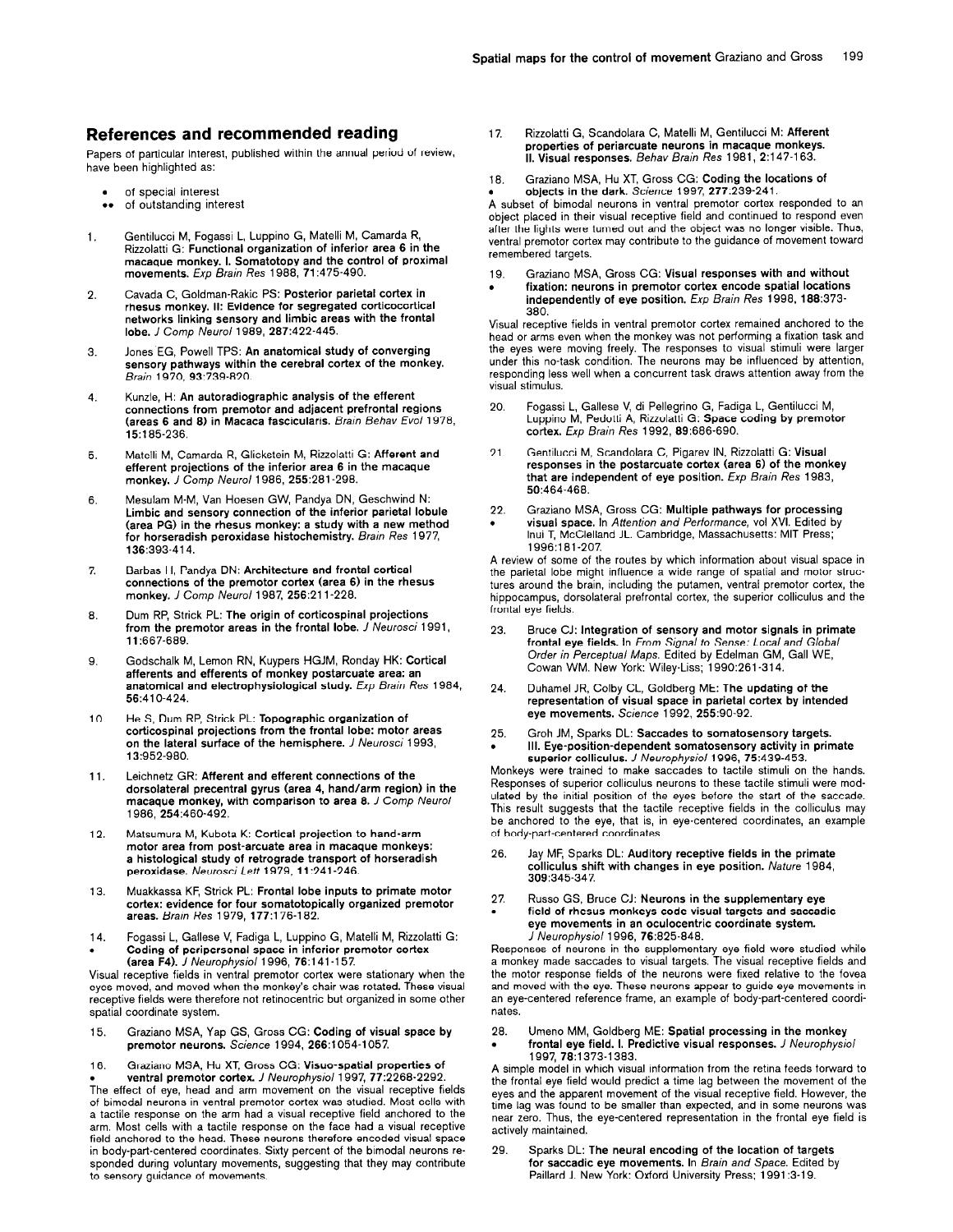30. Stricanne B, Andersen A, Mazzoni P: Eye-centered, head- . centered and intermediate coding of remembered sound locations in area LIP. *J Neurophysiol* 1996, 76:2071-2076.

Monkeys were trained to make saccades to auditory targets. Under these conditions, the neurons in area LIP, which normally respond only to visual stimuli, also responded to auditory stimuli. Some of the auditory receptive fields were found to move when the eye moved. They encoded the locations of auditory targets in eye-centered coordinates, an example of body-partcentered coordinates.

- 31. Andersen RA, Snyder LH, Bradley DC, Xing J: Multimodal
- . representation of space in the posterior parietal cortex and its use in planning movements. *Annu Rev Neurosci* 1997, 20:303- 330.

Reviews the visual and proprioceptive signals that have been found in different subregions of the parietal lobe and suggests that networks of parietal neurons encode head-centered, trunk-centered and world-centered space.

- 32. Desimone R, Ungerleider LG: Neural mechanisms of visual processing in monkeys. In *Handbook of Neuropsychology, vol* 2. Edited by Boiler F, Grafman J. Amsterdam: Elsevier; 1989:267- 299.
- 33. Felleman DJ, Van Essen DC: Distributed hierarchical processing in primate cerebral cortex. Cereb Cortex 1991, 1:1-48
- 34. Goodale MA, Meenan JP, Bijltoff H, Nicolle DA, Murphy KJ, Racicot Cl: Separate neural pathways for the visual analysis of object shape in perception and prehension. Curr Biol 1994, 4:604-610.
- 35. Andersen RA, Mountcastle VB: The influence of the angle of gaze upon the excitability of the light-sensitive neurons of the posterior parietal cortex. *J Neurosci* 1983, 3:532-548.
- 36. Andersen RA, Essick GK, Seigel RM: The encoding of spatial location by posterior parietal neurons. Science 1985, 230:456- 450.
- 37. Andersen RA, Bracewell RM, Barash S, Gnadt JW, Fogassi L: Eye position effects on visual, memory, and saccade-related activity in areas LIP and 7a of macaque. *J Neurosci* 1990, 1O:l 176-I 196.
- 38. Colby CL: A neurophysiological distinction between attention
- . and intention. In *Attention and Performance,* vol XVI. Edited by lnui T, McClelland JL. Cambridge, Massachusetts: MIT Press; 1996:157-177.

..- Revlews evidence that neurons In panetal area LIP encode attention to visual stimuli within their receptive fields. These receptive fields are anchored to the retina and are therefore in eye-centered coordinates.

39. Pouget A, Sejnowski TJ: Spatial transformations in the parietal cortex using basis functions. *J Cogn Neurosci* 1997, 9:222-237. Describes a neural network model that uses the known response properties of parietal neurons in order to construct visual receptive fields that are anchored to specific body parts.

- 40. Salinas E, Abbott LF: Transfer of coded information from sensory to motor networks. *J Neurosci* 1995, 15:6461-6474.
- 41. Cavada C, Goldman-Rakic PS: Posterior parietal cortex in rhesus monkey: I. Parcellation of areas based on distinctive limbic and sensory corticocortical connections. *J Comp Neurol*  1989, 287:393-421.
- 42. Colby CL, Duhamel J-R, Goldberg ME: Ventral intraparietal area of the macaque: anatomic location and visual response properties. *J Neurophysiol* 1993, 69:902-914.
- 43. Dong WK, Chudler EH, Sugiyama K. Roberts VJ, Hayashi T: Somatosensory, multisensory, and task-related neuron<br>in cortical area 7b (PF) of unanesthetized monkeys. *J Neurophysiol* 1994, 72:542-564.
- 44. Hyvannen J: Regional distribution of functions in parietal association area 7 of the monkey. Brain Res 1981, 206:287- 303.
- 45. Hyvarinen J, Poranen A: Function of the parietal associative area 7 as revealed from cellular discharges in alert monkeys. *&am* 1974, 97:673-692.
- 46. Leinonen L, Hyvarinen J, Nyman G, Linnankoski I: I. Functional properties of neurons in the lateral part of associative area 7 in awake monkeys. Exp *Brain Res* 1979, 34:299-320.
- 4 7. Leinonen L, Nyman G: II. Functional properties of cells in anterolateral part of area 7 associative face area of awake monkeys. *Exp Brain Res* 1979, 34:321-333.
- 48. Robinson CJ. Burton H: Organization of somatosensory receptive fields in cortical areas 7b, retroinsula, postauditory

and granular insula of M. fascicularis. *J Comp Neural* 1980, 192:89-92.

- 49. Robinson CJ, Burton H: Somatic submodality distribution within the second somatosensory (SII), 7b, retroinsular, postauditory, and granular insular cortical areas of M. fascicularis. *J Comp Neural* 1980, 192:93-l 08.
- 50. Graziano MSA, Gross CG: The representation of extrapersonal space. A possible role for bimodal, visual-tactile neurons. In The Cognitive Neurosciences. Edited by Gazzaniga M. Cambridge, Massachusetts: MIT Press; 1995:1021-1034.
- 51. Duhamel J, Bremmer F, BenHamed S, Gref W: Spatial invariance . of visual receptive fields in parietal cortex neurons. *Nature*  1997, 389:845-848.

Most visual receptive fields in VIP moved when the eye moved. A small proportion did not. Thus, VIP encodes space largely in eye-centered coordinates. VIP projects to PMv, where the transformation to body-part-centered coordinates appears to be completed.

- 52. Johnson PB, Ferraina S, Caminiti R: Cortical networks for reaching. fxp *Brain Res 1993,* 97:361-365.
- 53. Johnson PB, Ferraina S, Garasto MR, Battaglia-Mayer A, . Ercolani L, Burnod Y, Caminiti R: From vision to movement: cortico-cortical connections and combinatorial properties of reaching-related neurons in parietal areas V6 and V6a. In *Pariefal Lobe Contributions to Orientation in 30 Space.* Edited by Thier P, Karnath H-O. Heidelberg: Springer Verlag; 1997:221- 236.

Reviews evidence for a neuronal pathway from the superior parietal lobe to the dorsal premotor and the supplementary motor cortex. This pathway is hypothesized to be involved in the visual guidance of reaching. The review concentrates on the neuronal properties and connections of parietal areas including PO, 7m, and MIP.

54. Wise SP, Boussaoud D, Johnson PB, Caminiti R: Premotor and . parietal cortex: corticocortical connectivity and combinatorial computations. *Annu Rev Neurosci* 1997, 20:25-42.

Reviews evidence for a proposed pathway from the superior parietal lobe to the dorsal premotor cortex involved in visually guided reaching (see also Johnson et al. [53<sup>•</sup>]). This review concentrates on the neuronal properties and connections of dorsal premotor cortex.

- 55. Wise SP: The primate premotor cortex: past, present, and preparatory. *Annu Rev Neurosci* 1985, 8:1-l 9.
- 56. Pellegrino G, Wise SP: Visuospatial versus visuomotor activity in the premotor and prefrontal cortex of a primate. J Neurosci 1993, 13:1227-l 243.
- 57. Weinrich M, Wise SP, Mauritz KH: A neurophysiological study of the premotor cortex in the rhesus monkey. Brain 1984, 107:385-414.
- 58. Passingham RE: *The* Frontal *Lobes and Voluntary Action.* Oxford: Oxford University Press; 1993.
- 59. Petrides M: Motor conditional associative-learning after selective prefrontal lesions in the monkey. *Behav Brain Res*  1982, 5:407-413.
- 60. . Mazzoni P, Bracewell RM, Barash S, Andersen RA: Motor intention activity in the macaque's lateral intraparietal area. I. Dissociation of motor plan from sensory memory. *J Neurophysiol* 1996, 76:1439-l 456.

Monkeys were tralned on a delayed double-saccade task, In which the dlrection of the saccade was dissociated from the location of the target. Most neurons in area LIP responded in relation to the direction of the saccade, not in relation to the location of the stimulus. The authors interpret this result as indicating that area LIP is specialized for saccades and not involved in general visuospatial attention.

61. Snyder LH, Batlsta AP, Andersen RA: Coding of intention in the posterior parietal cortex. Nature 1997, 386:167-170.

Most neurons in area LIP responded in relation to eye movements but not arm movements, while most neurons in an adjacent area, perhaps MIP, responded in relation to arm movements but not eye movements. Thus, subregions of the parietal lobe may be specialized for specific motor functions

- 62. Sakata H, Taira M: Parietal control of hand action. Curr *Opm Neurobiol 1994, 4:847-856.*
- *63.* Murata A, Gallese V, Kaseda M, Sakata H: Parietal neurons . related to memory-guided hand manipulation. *J Neurophyslol*  1996, 75:2180-2186.

Neurons in parietal area AIP responded to the sight of specific objects that the monkey was trained to grasp. Furthermore, the neurons continued to respond even after the lights were turned out and the object was no longer visible. These neurons may contribute to memory-guided grasping.